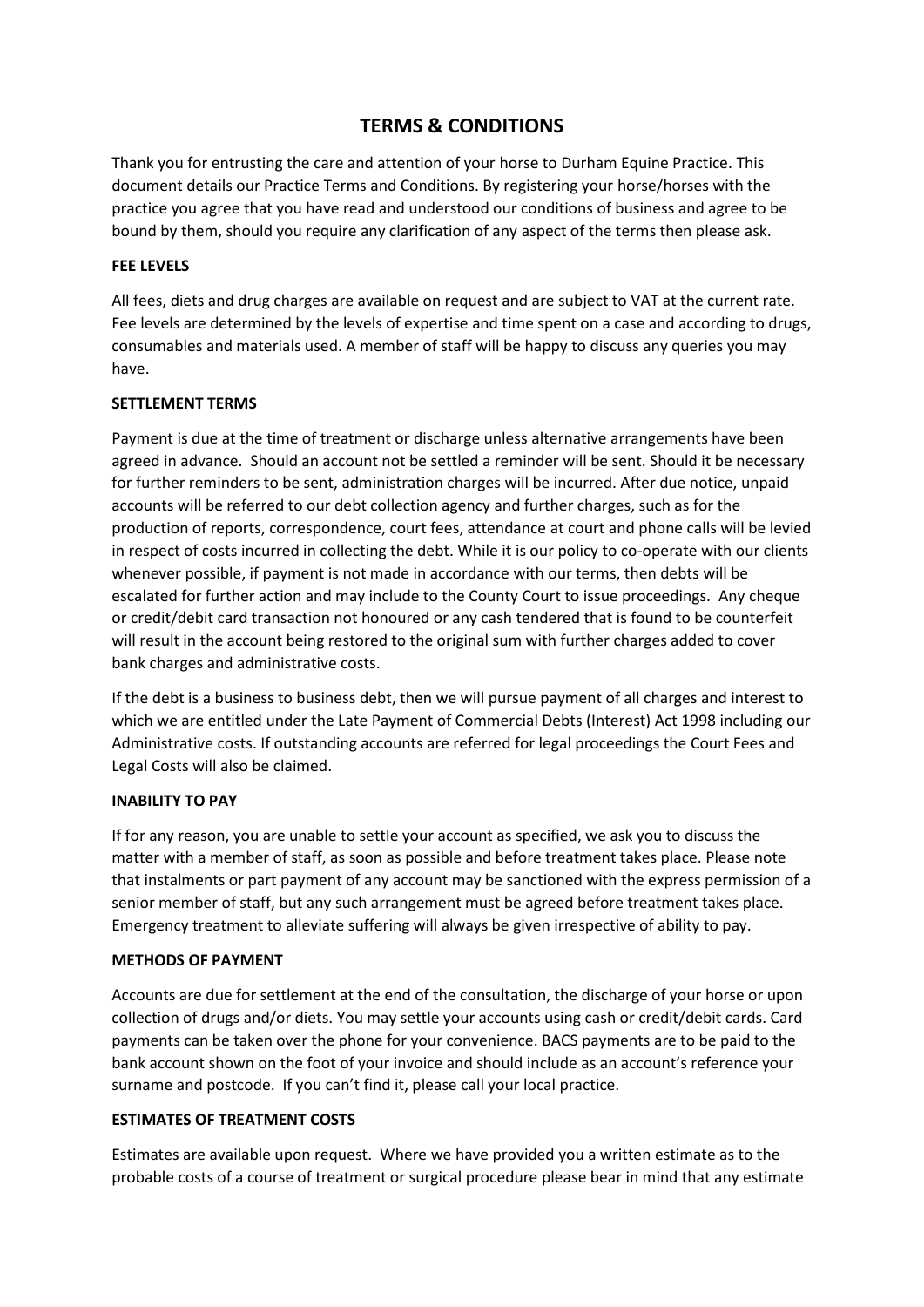given can only be approximate and additional costs which cannot be predicted at the outset may occur as treatments progresses. We will make every reasonable effort to discuss any such additional costs wherever possible. Written estimates are valid for one month and as they are estimates only, they may not reflect the final costs incurred.

#### **HORSE HEALTH INSURANCE**

Durham Equine Practice strongly supports the principle of insuring your horse against unexpected illness and accidents. Please ask for details about insurance from any member of staff but be aware though that with any insurance company it is your responsibility to determine your level of cover and then to reclaim any fees you have paid the practice. It is also your responsibility to pay any excess that may be set according to your policy and to have knowledge of any condition exclusions. In certain instances, when clients do not have the funds to make payments in full, arrangements can be made for your insurer to make their payment directly to us but this only applies to particular insurance companies and even then, when sums involved are high enough. Please ask for details if you would like to be considered for this facility.

Agreement of a direct claim does not transfer liability of fees incurred to the practice. If at any point the insurer refuses payment for a direct claim, the owner will still be fully liable for all costs incurred. The insurance policy is a private agreement between the owner and insurer. The practice cannot be involved in disputes over non-payment of insurance claims. We allow 30 days from completion of claim form to receiving settlement. Should the insurer not settle within that time period, the owner may be required to settle the outstanding fees in full.

#### **VACCINATION REMINDERS**

Whilst we make every reasonable effort to send out reminders for annual vaccinations, the responsibility to keep them up to date remains with you.

#### **PHARMACEUTICALS**

- A. Prescriptions are available from the practice. The current charge for a written prescription is displayed in our reception areas or you may ask a member of staff for this information. You may obtain Prescription Only Medicines, Category V, (POMVs) from your veterinary surgeon or ask for a prescription and obtain these medicines from another veterinary surgeon or a pharmacy. Your veterinary surgeon may prescribe POMVs only for animals under his or her care. A prescription may not be appropriate if your animal is an in-patient or immediate treatment is necessary. You will be informed, on request, of the price of any medicine that may be prescribed for your animal. The policy of this practice is to re-assess an animal requiring prescriptions every three months, but this may vary with individual circumstances. The charge for this re-examination is our standard consultation fee. Worm treatments can however be dispensed without examination. Clients are requested to give 24 hours' notice for repeat prescriptions.
- B. We strongly advise the regular use of routine anti-parasitic medication. Many of these products are POMVs and legally we are only able to dispense such products without the need of an examination when an animal has been examined by a Veterinary Surgeon in the last 12 months. We may therefore be required to examine your horse prior to dispensing. To assist our clients, when the patient is just examined for the purpose of dispensing routine